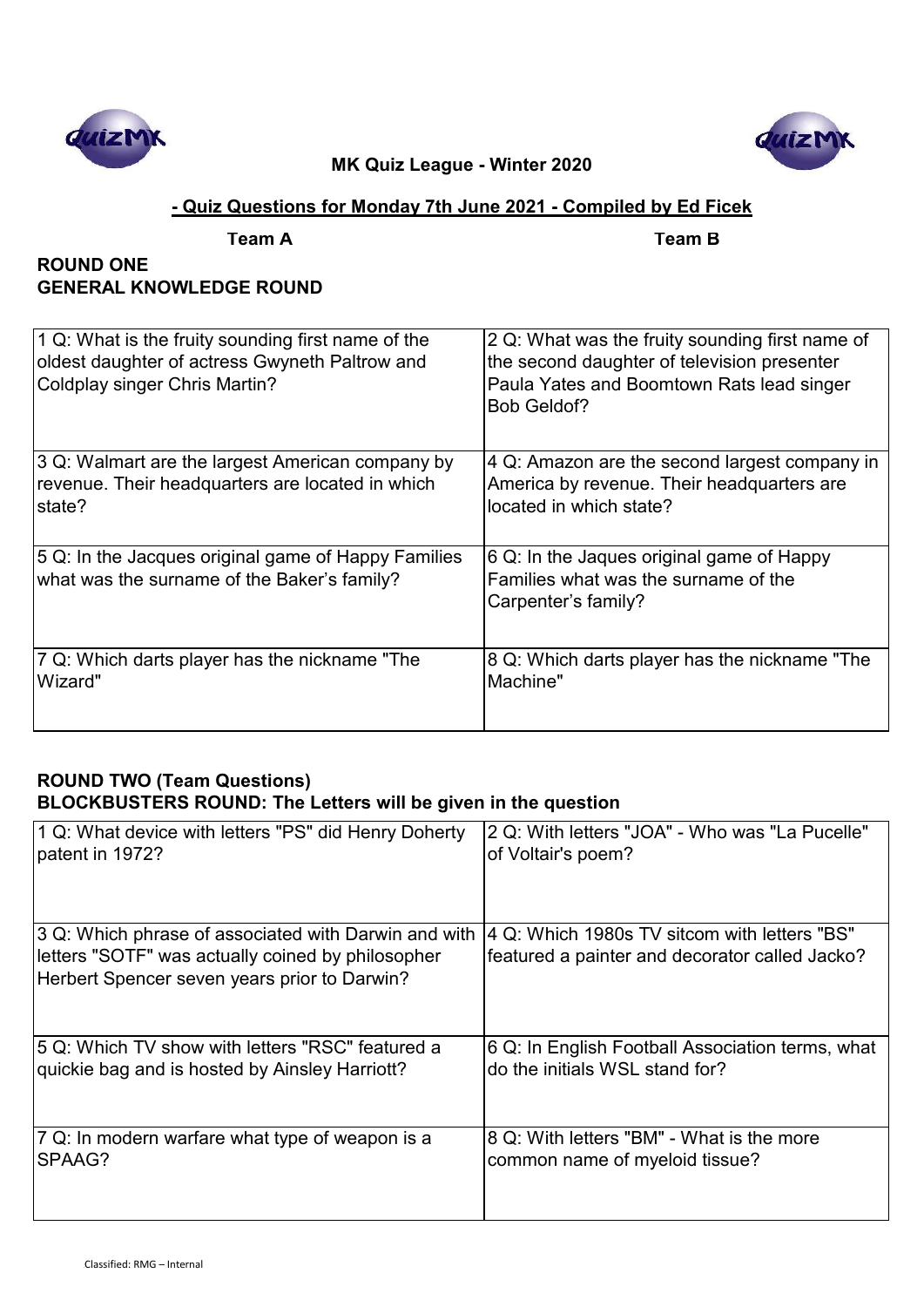



# **- Quiz Questions for Monday 7th June 2021 - Compiled by Ed Ficek**

**Team A Team B**

# **INDIVIDUALS CHOICE ROUND - QM - READ CATEGORIES OUT TO PLAYERS TO BE CHOSEN**

#### **The Categories are:-**

**ROUND THREE** 

# **1 & 2 Dinosaurs 3 & 4 Year in the Life**

| 5 & 6 European Football                                                                                                           | <b>7 &amp; 8 Trees</b>                                                                                 |
|-----------------------------------------------------------------------------------------------------------------------------------|--------------------------------------------------------------------------------------------------------|
| 1 Q: Which dinosaurs name translates as speedy<br>predator?                                                                       | 2 Q: What dinosaurs name translates as three horned?                                                   |
| 3 Q: Give a year in the life of St Francis of Assisi,<br>Catholic Friar and preacher.                                             | 4 Q: Give a year in the life of Philosopher and<br>Theologian - Thomas Aquinas.                        |
| 5 Q: Which northern English football club were runners-<br>up in the 2006 UEFA Cup?                                               | 6 Q: Which southern English football club were runners-<br>up in the Europa Cup in 2010?               |
| 7 Q: What word follows "Lacebark", "Corsican" and<br>"Maritime" to give the names of three trees belonging to<br>the same family? | 8 Q: What word follows "Turkey", "Holm" and "Cork" to<br>give three species of a common European tree? |

| <b>ROUND FOUR</b><br><b>THEME ROUND. This weeks theme is</b>                                                                                         | Fish                                                                                                           |
|------------------------------------------------------------------------------------------------------------------------------------------------------|----------------------------------------------------------------------------------------------------------------|
| $\vert$ 1 Q: Which actor with a "fishy" surname played the<br>character "Bomber" in the TV programme "Auf<br>lWiedersehen Pet"?                      | 2 Q: Which company launched a credit card called a<br>Goldfish card in 1996?                                   |
| 3 Q: Popular in the 90's which type of haircut is also the<br>Iname of a fish?                                                                       | $ 4 Q$ : What is the highest point in England?                                                                 |
| 5 Q: Born in 1912 which painter was a major figure in<br>abstract expressionism and is known for his No 5 and<br>No 17A paintings completed in 1948? | 6 Q: What is a wickerwork fishing basket called?                                                               |
| 7 Q: Fish was the Scottish born lead singer of which<br>band in the 1980's?                                                                          | 8 Q: In 2007 the author Paul Torday wrote which award<br>winning comedy novel, later adapted into a 2011 film? |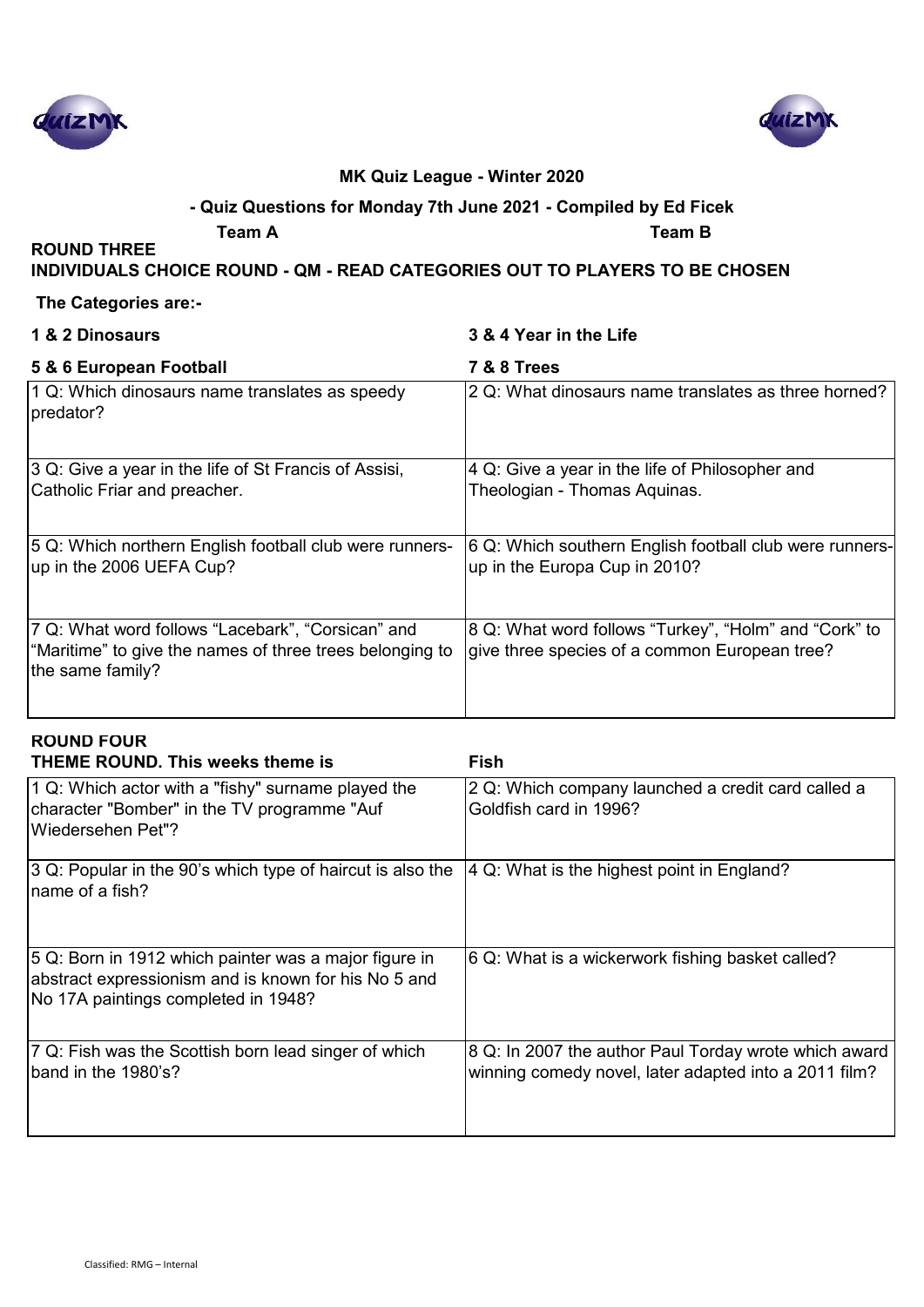

# **- Quiz Questions for Monday 7th June 2021 - Compiled by Ed Ficek**

## **Team A Team B**

# **ROUND FIVE (Team Questions) GENERAL KNOWLEDGE ROUND**

| 1 Q: The Japanese, Abyssinian and Yellow-legged                                                                                                                                                     | 2 Q: The Crimson, Mountain and Java are all                                                                                                                            |
|-----------------------------------------------------------------------------------------------------------------------------------------------------------------------------------------------------|------------------------------------------------------------------------------------------------------------------------------------------------------------------------|
| are all species of which passerine bird?                                                                                                                                                            | species of which passerine bird?                                                                                                                                       |
| 3 Q: Which type of fragrant long grain rice, named<br>after an Asian flower, whose whiteness it resembles<br>and to which a similar aroma is released when it is<br>cooked, originated in Thailand? | 4 Q: Which type of rice, named after a town in<br>Italy, is the preferred variety used in the dish of<br>risotto?                                                      |
| 5 Q: In the nursery rhyme 'Sing a Song of Sixpence',                                                                                                                                                | 6 Q: In the nursery rhyme 'Sing a Song of                                                                                                                              |
| what pecked off the maid's nose?                                                                                                                                                                    | Sixpence', what was the queen eating?                                                                                                                                  |
| 7 Q: Which 1954 hit by Rosemary Clooney also<br>returned to the top of the UK charts in 1981 when<br>recorded by Shakin Stevens?                                                                    | 8 Q: Which 1955 hit by Rosemary Clooney has<br>been covered numerous times, including by Dean<br>Martin in 1969, Shaft in 2001 and also is a film<br>released in 2003? |

**HALF TIME!**

# **ROUND SIX ( TEAM QUESTIONS ) GENERAL KNOWLEDGE ROUND**

| 1 Q: Which British actors won the Oscars for Best   | 2 Q: Which British actors won the Oscars for Best |
|-----------------------------------------------------|---------------------------------------------------|
| Actor in 2014 film The Theory Of Everything?        | Actor in 20174 film The Darkest Hour?             |
| 3 Q: What is the name of the chemical bond in which | 4 Q: What is the name of the chemical bond in     |
| lone or more electrons from one atom are removed    | which one or more pairs of electrons are shared   |
| land attached to another atom?                      | by two atoms?                                     |
| 5 Q: Jenny Agutter plays which character in the BBC | 6 Q: Helen George plays which character in the    |
| TV series "Call the Midwife"?                       | BBC TV series "Call the Midwife"?                 |
| 7 Q: In heraldry Gules is used to describe which    | 8 Q: In heraldry Vert is used to describe which   |
| colour?                                             | colour?                                           |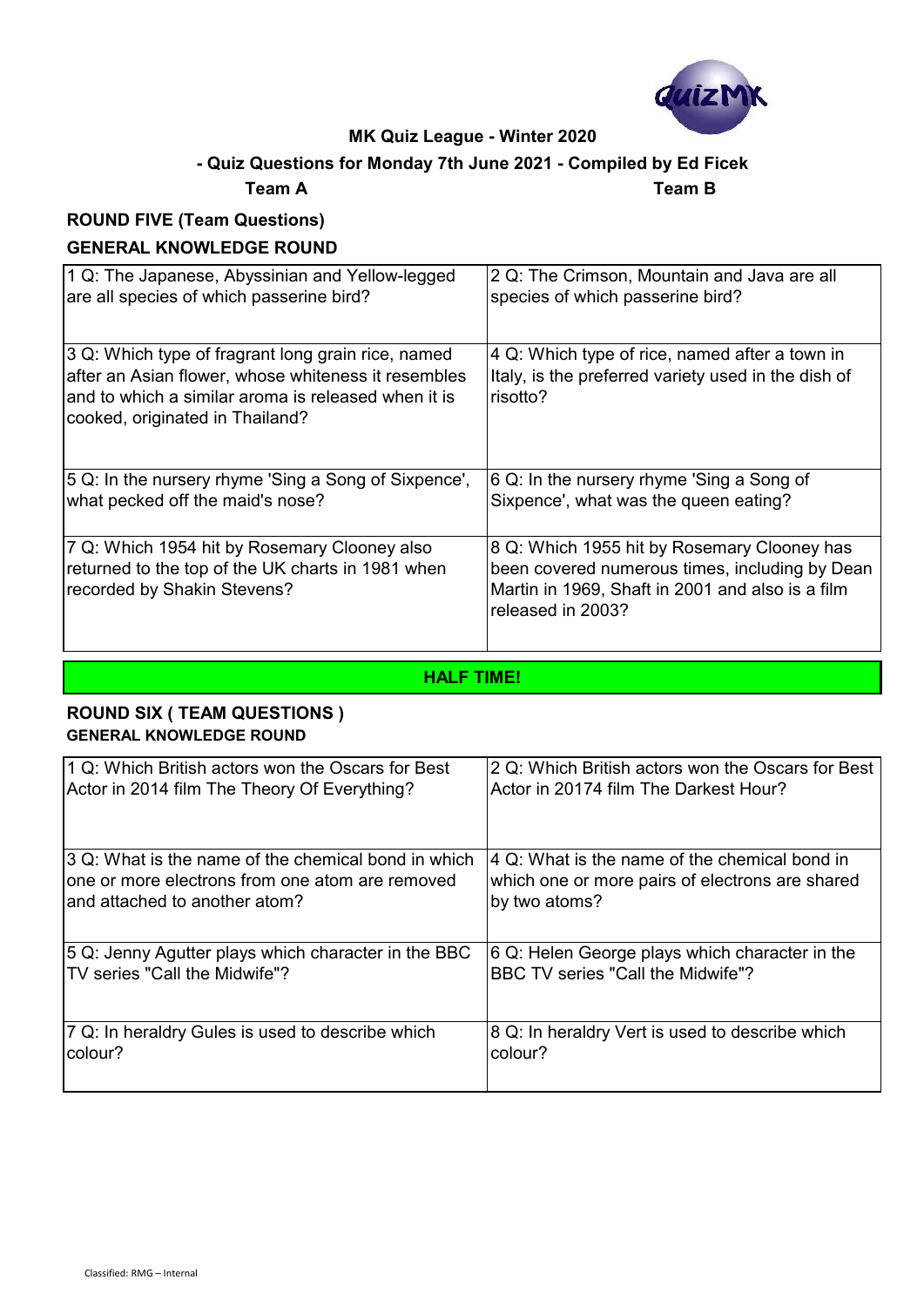



#### **- Quiz Questions for Monday 7th June 2021 - Compiled by Ed Ficek**

**Team A Team B**

#### **ROUND SEVEN**

#### **PICK A LETTER. Surnames only for individuals : The letters are all "BB"**

| 1 Q: Where was the first penal colony in New South Wales<br>lAustralia established?  | 2 Q: Who composed the opera Billy Budd in 1951?  |
|--------------------------------------------------------------------------------------|--------------------------------------------------|
| 3 Q: What was the name of a 10th century King of Ireland who                         | 4 Q: What is the name of the famous spa town in  |
| ended the domination of the High Kingship of Ireland by the Uí                       | southwestern Germany's Black Forest, near the    |
| Néill and probably ended Viking invasion/domination of Ireland                       | border with France?                              |
| 15 Q: With letters "BB which French film actress was born on<br>28th September 1934? | I6 Q: What is mixed in the drink known as B&B?   |
| 17 Q: What is the name of the small South Pacific island                             | 8 Q: What is a Bed & Breakfast or B&B also known |
| northwest of Tahiti in French Polynesia?                                             | as in Scotland?                                  |

#### **ROUND EIGHT**

#### **INDIVIDUALS CHOICE ROUND - QM - READ CATEGORIES OUT TO PLAYERS TO BE CHOSEN The Categories are:-**

#### **1 & 2 Car Registrations 3 & 4 Tom Hanks Films**

#### **5 & 6 Perfume 7 & 8 Food** 1 Q: "EAU" international car registration plate which country?  $|2 \text{ Q}$ : "RL" international car registration plate which country? 3 Q: In which 1988 film did Tom Hanks play the character: Josh Baskin? 4 Q: In which 1993 film did Tom Hanks play the character: Sam Baldwin? 5 Q: The fragrance "Europhoria" is produced by which perfume house? 6 Q: The fragrance "Perfect" is produced by which perfume house? 7 Q: Which Italian antipasto consists of grilled bread rubbed with garlic and topped with olive oil and salt? Variations may also include other ingredients such as tomato and cheese. 8 Q: Which Italian antipasto is often served in fried rings and with a lemon dip, and is the Italian word for squid?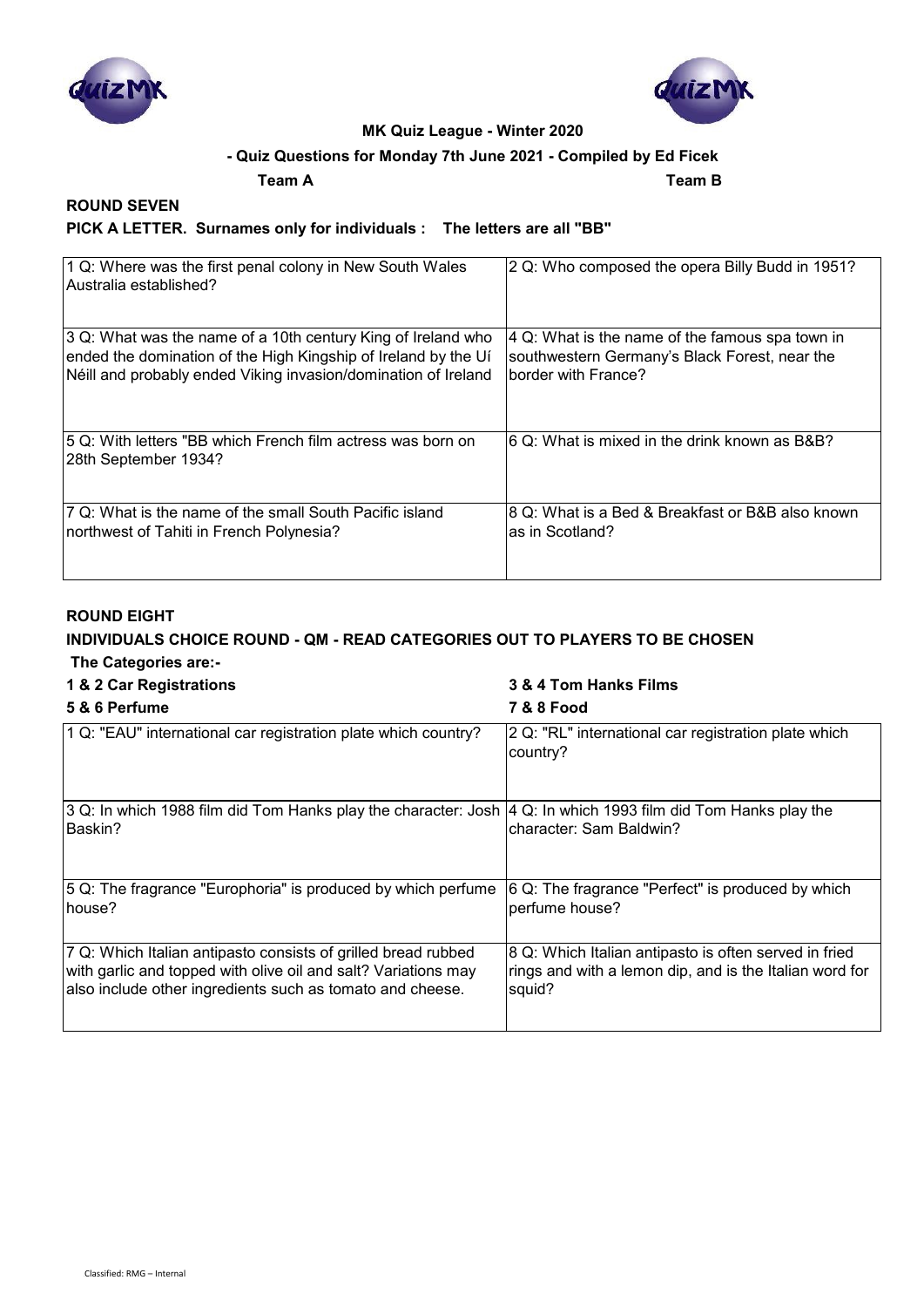



# **MK Quiz League - Winter 2020 - Quiz Questions for Monday 7th June 2021 - Compiled by Ed Ficek**

| Team A                                                                                                                                                                                                                           | <b>Team B</b>                                                                                                                                                        |
|----------------------------------------------------------------------------------------------------------------------------------------------------------------------------------------------------------------------------------|----------------------------------------------------------------------------------------------------------------------------------------------------------------------|
| <b>ROUND NINE</b><br>PICK A SUBJECT. The subjects are:-                                                                                                                                                                          | <b>Biscuits</b>                                                                                                                                                      |
| 1 Q: What is the name of the seedy club around<br>which the musical Cabaret revolves?                                                                                                                                            | 2 Q: The name of which chocolate biscuit is also<br>the name of the award for the fastest<br>transatlantic crossing by ship?                                         |
| 3 Q: What is the name of a waffle cookie made<br>from two thin layers of baked batter with a caramel-especially with those of perceived higher social<br>like syrup filling in the middle, popular in the<br>Netherlands?        | 4 Q: What word is described as "to mix socially,<br>status."                                                                                                         |
| 5 Q: What type of whiskey needs to be distilled<br>from a mixture of grains, or mash, that's at least<br>51 percent corn to be given this classification?                                                                        | 6 Q: Which biscuit is named after an Italian<br>patriot who died in 1882?                                                                                            |
| 7 Q: This is a short dough biscuit and a kind of<br>shortcake biscuits. It has a pattern of dots on the<br>top in concentric circles and was brought to<br>America by British expats, it is also the name of an<br>English city? | 8 Q: What rectangular coconut flavoured and<br>otherwise a plain biscuit also has the name<br>engraved in the middle of each biscuit and is<br>also a city in France |

# **ROUND TEN GENERAL KNOWLEDGE ROUND**

| 1 Q: Complete the name of this Speedway team                                                        | 2 Q: Complete the name of this Speedway team                                                         |
|-----------------------------------------------------------------------------------------------------|------------------------------------------------------------------------------------------------------|
| Scunthorpe                                                                                          | lEastbourne ….                                                                                       |
| 3 Q: How many minutes long is a half in the game<br>of Kabaddi, popular on the Indian Subcontinent? | 4 Q: How many minutes long is a quarter of<br>lacrosse, that is played under international<br>rules? |
| 5 Q: Malachite is an ore of which metal ?                                                           | $ 6 Q$ : The mineral pyrite is a sulfide of which<br>Imetal?                                         |
| 7 Q: In which city will the summer Olympics be                                                      | 8 Q: In which city will the summer Olympics be                                                       |
| held in 2024?                                                                                       | held in 2028?                                                                                        |